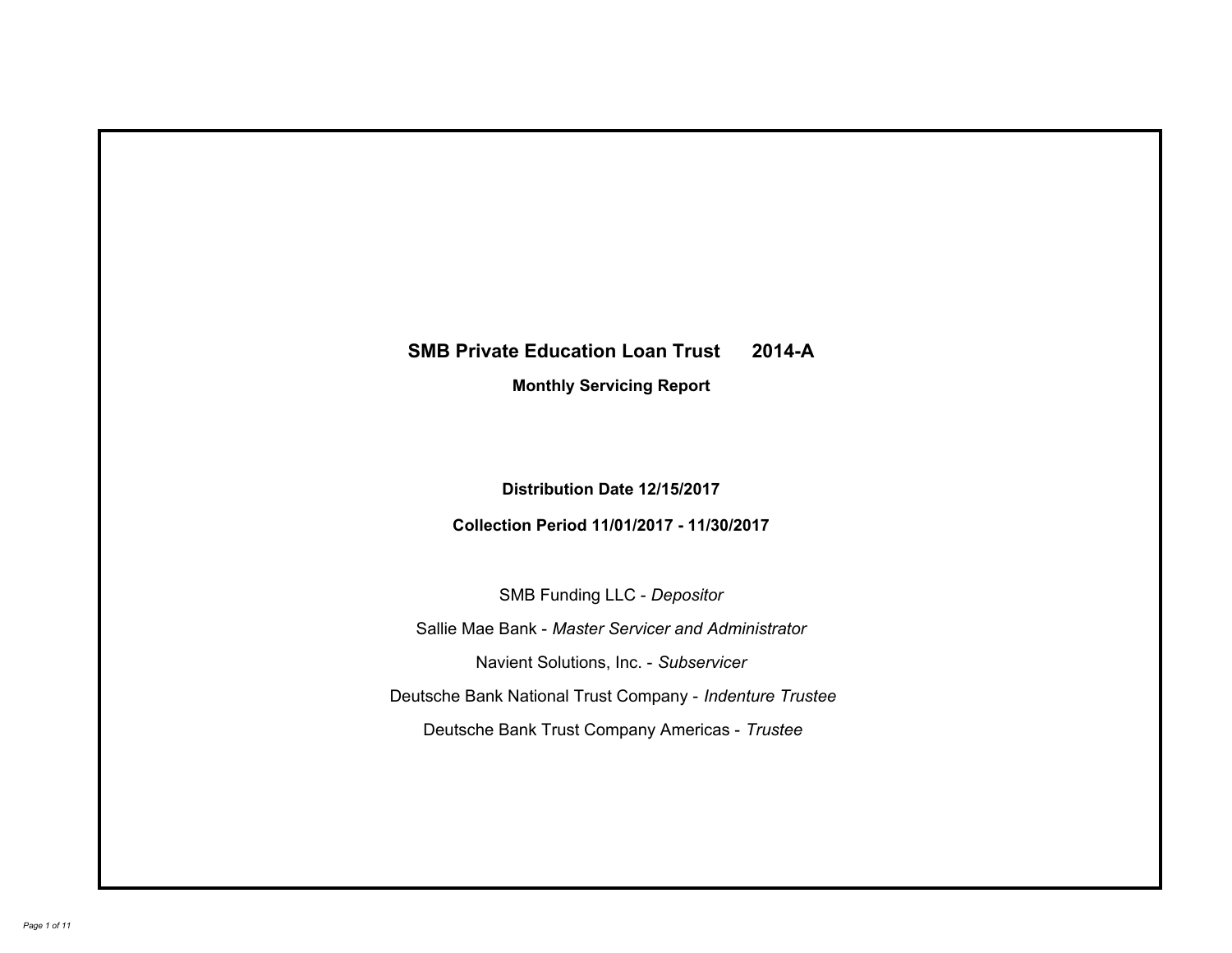|  | <b>Deal Parameters</b> |  |
|--|------------------------|--|
|  |                        |  |

| А | <b>Student Loan Portfolio Characteristics</b>   |                   | 08/07/2014       | 10/31/2017       | 11/30/2017       |
|---|-------------------------------------------------|-------------------|------------------|------------------|------------------|
|   | <b>Principal Balance</b>                        |                   | \$361,523,983.59 | \$258,366,898.76 | \$256,705,305.34 |
|   | Interest to be Capitalized Balance              |                   | 17,313,307.43    | 8,991,066.00     | 7,413,550.56     |
|   | Pool Balance                                    |                   | \$378,837,291.02 | \$267,357,964.76 | \$264,118,855.90 |
|   | Weighted Average Coupon (WAC)                   |                   | 7.81%            | 8.11%            | 8.19%            |
|   | Weighted Average Remaining Term                 |                   | 138.29           | 148.90           | 149.49           |
|   | Number of Loans                                 |                   | 33,555           | 23,662           | 23,380           |
|   | Number of Borrowers                             |                   | 26,651           | 18,650           | 18,433           |
|   | Pool Factor                                     |                   |                  | 0.705732965      | 0.697182833      |
|   | Since Issued Total Constant Prepayment Rate (1) |                   |                  | 7.40%            | 7.37%            |
| B | <b>Debt Securities</b>                          | <b>Cusip/Isin</b> | 11/15/2017       |                  | 12/15/2017       |
|   | A <sub>2</sub> A                                | 784456AB1         | \$50,578,585.80  |                  | \$49,000,745.48  |
|   | A <sub>2</sub> B                                | 784456AC9         | \$50,578,585.81  |                  | \$49,000,745.48  |
|   | A <sub>3</sub>                                  | 784456AD7         | \$50,000,000.00  |                  | \$50,000,000.00  |
|   | В                                               | 784456AE5         | \$36,000,000.00  |                  | \$36,000,000.00  |
|   | С                                               | 784456AF2         | \$42,000,000.00  |                  | \$42,000,000.00  |
|   |                                                 |                   |                  |                  |                  |
| С | <b>Certificates</b>                             | <b>Cusip/Isin</b> | 11/15/2017       |                  | 12/15/2017       |
|   | <b>Excess Distribution</b>                      | 784456105         | \$100,000.00     |                  | \$100,000.00     |
|   |                                                 |                   |                  |                  |                  |
| D | <b>Account Balances</b>                         |                   | 11/15/2017       |                  | 12/15/2017       |
|   | Reserve Account Balance                         |                   | \$958,735.00     |                  | \$958,735.00     |
|   |                                                 |                   |                  |                  |                  |
| E | <b>Asset / Liability</b>                        |                   | 11/15/2017       |                  | 12/15/2017       |
|   | Overcollateralization Percentage *              |                   | 30.00%           |                  | 30.33%           |
|   | Specified Overcollateralization Amount *        |                   | \$80,207,389.43  |                  | \$79,235,656.77  |
|   | Actual Overcollateralization Amount *           |                   | \$80,200,793.15  |                  | \$80,117,364.94  |

\* Based on the Rated debt securities (Class A and Class B Bonds)

(1) Since Issued Total CPR calculations found in monthly servicing reports issued on or prior to September 15, 2015 originally included loans that were removed from the pool by the sponsor because they became ineligible for the pool between the cut-off date and settlement date. On October 5, 2015, Since Issued Total CPR calculations were revised to exclude these loans and all prior monthly servicing reports were restated. For additional information, see 'Since Issued CPR Methodology' found on page 11 of this report.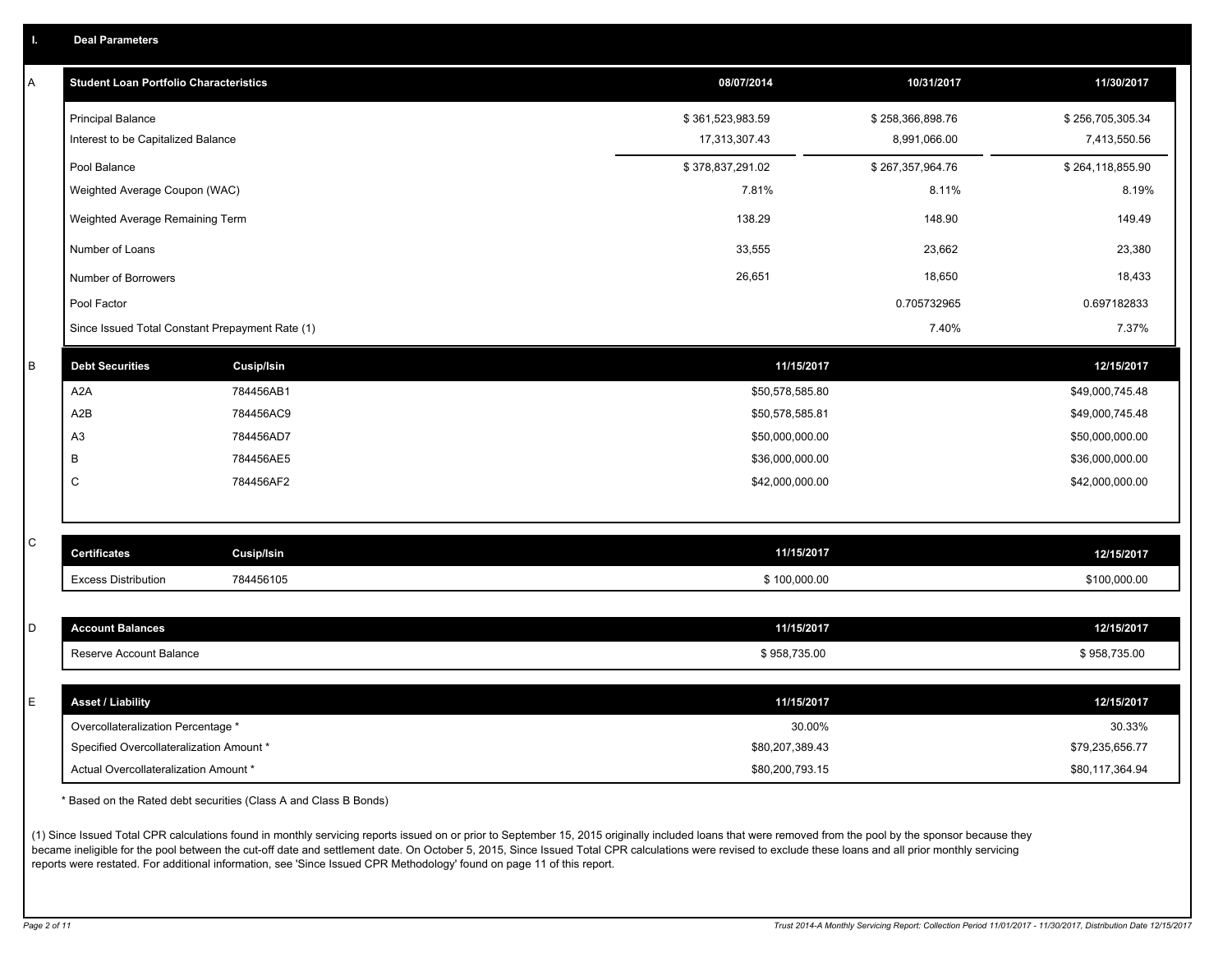## **II. 2014-A Trust Activity 11/01/2017 through 11/30/2017**

| Α | <b>Student Loan Principal Receipts</b>                           |                |
|---|------------------------------------------------------------------|----------------|
|   | <b>Borrower Principal</b>                                        | 3,575,258.30   |
|   | <b>Consolidation Activity Principal</b>                          | 0.00           |
|   | Seller Principal Reimbursement                                   | 0.00           |
|   | Servicer Principal Reimbursement                                 | 0.00           |
|   | Delinquent Principal Purchases by Servicer                       | 0.00           |
|   | <b>Other Principal Deposits</b>                                  | 0.00           |
|   | <b>Total Principal Receipts</b>                                  | \$3,575,258.30 |
| B | <b>Student Loan Interest Receipts</b>                            |                |
|   | <b>Borrower Interest</b>                                         | 1,216,259.47   |
|   | <b>Consolidation Activity Interest</b>                           | 0.00           |
|   | Seller Interest Reimbursement                                    | 0.00           |
|   | Servicer Interest Reimbursement                                  | (1,274.67)     |
|   | Delinquent Interest Purchases by Servicer                        | 0.00           |
|   | Other Interest Deposits                                          | 9,238.67       |
|   | <b>Total Interest Receipts</b>                                   | \$1,224,223.47 |
| C | <b>Recoveries on Realized Losses</b>                             | \$38,908.55    |
| D | <b>Investment Income</b>                                         | \$4,260.40     |
| Е | <b>Funds Borrowed from Next Collection Period</b>                | \$0.00         |
| F | <b>Funds Repaid from Prior Collection Period</b>                 | \$0.00         |
| G | Loan Sale or Purchase Proceeds                                   | \$0.00         |
| н | Initial Deposits to Collection Account                           | \$0.00         |
|   | <b>Excess Transferred from Other Accounts</b>                    | \$0.00         |
| J | <b>Borrower Benefit Reimbursements</b>                           | \$0.00         |
| Κ | <b>Gross Swap Receipt</b>                                        | \$0.00         |
| L | <b>Other Deposits</b>                                            | \$0.00         |
| м | <b>Other Fees Collected</b>                                      | \$0.00         |
| N | <b>AVAILABLE FUNDS</b>                                           | \$4,842,650.72 |
| O | Non-Cash Principal Activity During Collection Period             | \$1,913,664.88 |
| P | Aggregate Purchased Amounts by the Depositor, Servicer or Seller | \$0.00         |
| Q | Aggregate Loan Substitutions                                     | \$0.00         |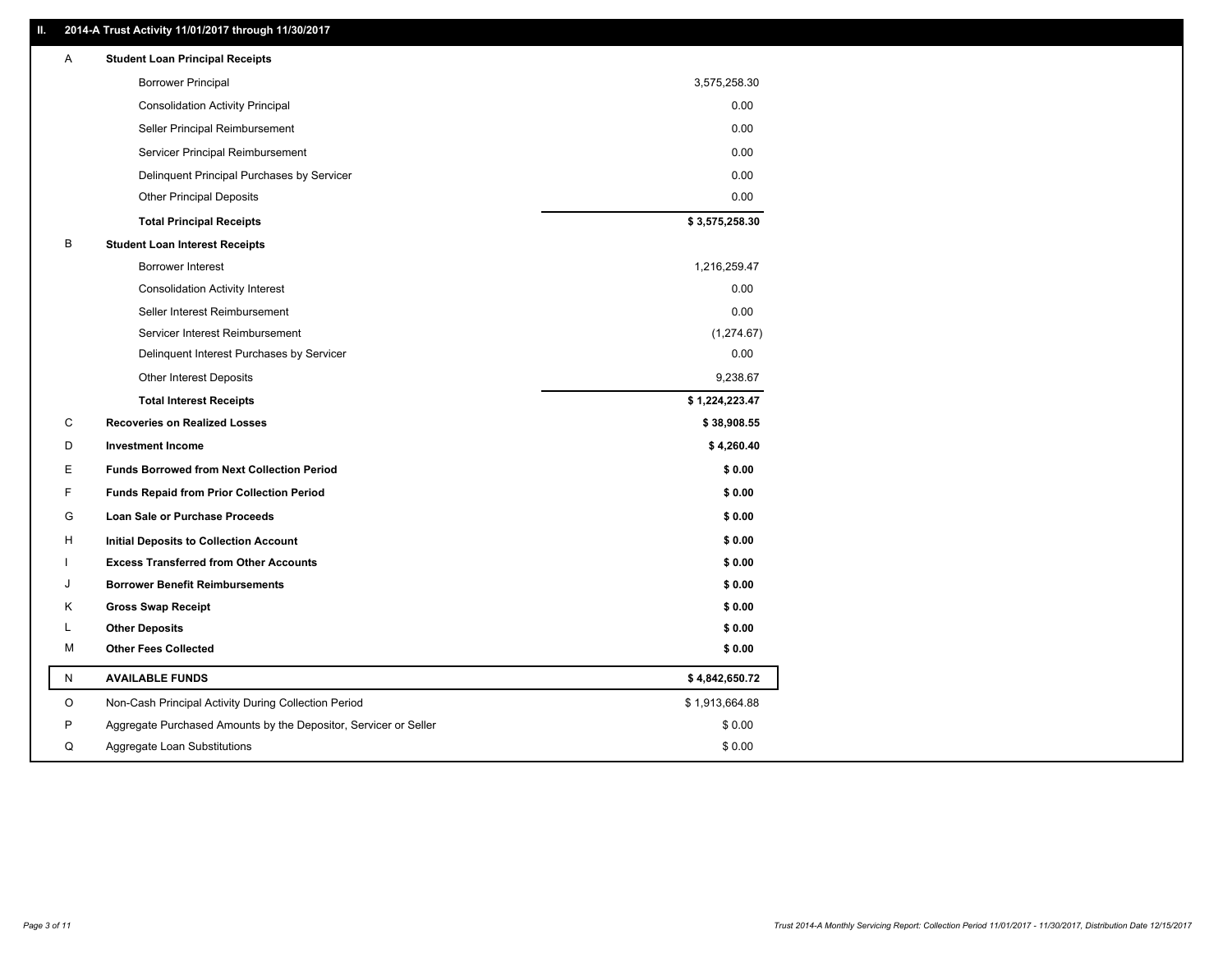### **III. 2014-A Portfolio Characteristics**

|                   |                         |                          |         | 11/30/2017 |                  |                |                          |         | 10/31/2017 |                  |                |
|-------------------|-------------------------|--------------------------|---------|------------|------------------|----------------|--------------------------|---------|------------|------------------|----------------|
|                   |                         | <b>Wtd Avg</b><br>Coupon | # Loans | Principal  |                  | % of Principal | <b>Wtd Avg</b><br>Coupon | # Loans | Principal  |                  | % of Principal |
| INTERIM:          | IN SCHOOL               | 9.53%                    |         | 806        | \$10,094,981.02  | 3.822%         |                          | 9.43%   | 802        | \$9,907,023.71   | 3.706%         |
|                   | <b>GRACE</b>            | 9.45%                    |         | 283        | \$3,652,726.14   | 1.383%         |                          | 9.27%   | 611        | \$8,043,407.62   | 3.008%         |
|                   | <b>DEFERMENT</b>        | 9.40%                    |         | 1,256      | \$15,843,874.79  | 5.999%         |                          | 9.34%   | 1,262      | \$15,796,924.36  | 5.909%         |
| <b>REPAYMENT:</b> | <b>CURRENT</b>          | 7.96%                    |         | 19,490     | \$213,937,693.98 | 81.001%        |                          | 7.86%   | 19,390     | \$212,432,347.28 | 79.456%        |
|                   | 31-60 DAYS DELINQUENT   | 8.64%                    |         | 320        | \$3,939,284.68   | 1.491%         |                          | 8.22%   | 308        | \$3,928,979.85   | 1.470%         |
|                   | 61-90 DAYS DELINQUENT   | 8.18%                    |         | 150        | \$2,057,534.29   | 0.779%         |                          | 8.42%   | 165        | \$2,277,043.80   | 0.852%         |
|                   | 91-120 DAYS DELINQUENT  | 8.89%                    |         | 123        | \$1,820,802.75   | 0.689%         |                          | 9.67%   | 100        | \$1,308,839.59   | 0.490%         |
|                   | 121-150 DAYS DELINQUENT | 9.92%                    |         | 68         | \$968,258.14     | 0.367%         |                          | 9.36%   | 74         | \$1,009,800.34   | 0.378%         |
|                   | 151-180 DAYS DELINQUENT | 9.77%                    |         | 42         | \$562,726.90     | 0.213%         |                          | 9.86%   | 50         | \$680,299.36     | 0.254%         |
|                   | > 180 DAYS DELINQUENT   | 10.13%                   |         | 56         | \$743,459.51     | 0.281%         |                          | 10.06%  | 50         | \$501,865.78     | 0.188%         |
|                   | FORBEARANCE             | 8.62%                    |         | 786        | \$10,497,513.70  | 3.975%         |                          | 8.60%   | 850        | \$11,471,433.07  | 4.291%         |
| <b>TOTAL</b>      |                         |                          |         | 23,380     | \$264,118,855.90 | 100.00%        |                          |         | 23,662     | \$267,357,964.76 | 100.00%        |

Percentages may not total 100% due to rounding \*

\*\* Smart Option Interest Only loans and \$25 Fixed Payment loans classified as in repayment whether student borrowers are in school, in grace, in deferment or required to make full principal and interest payments on their l

\*\*\* To conform with company standard reporting these sections now include Princial and Interest Accrued to Capitalize.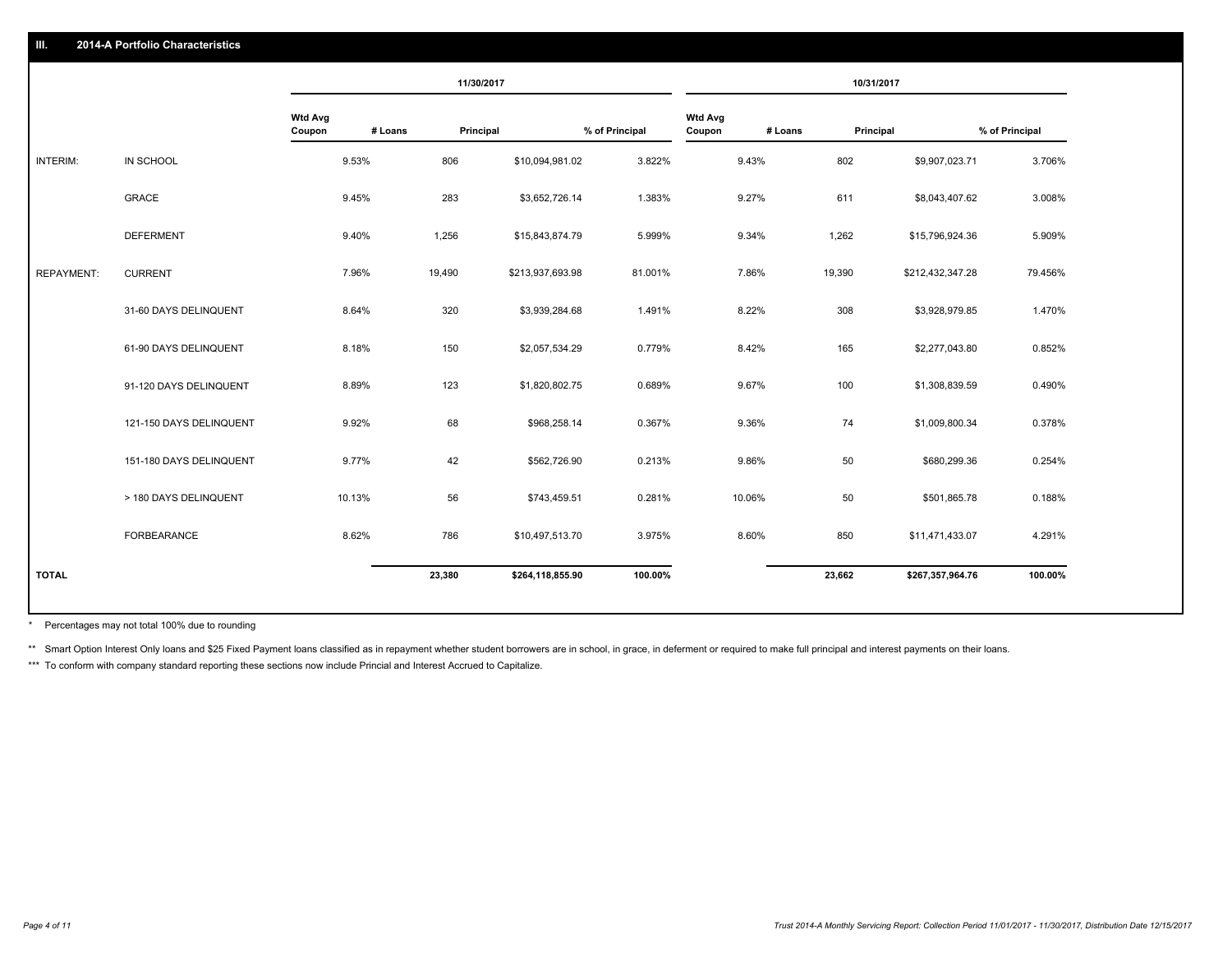|                                                         | 11/30/2017       | 10/31/2017       |
|---------------------------------------------------------|------------------|------------------|
| Pool Balance                                            | \$264,118,855.90 | \$267,357,964.76 |
| Total # Loans                                           | 23,380           | 23,662           |
| Total # Borrowers                                       | 18,433           | 18,650           |
| Weighted Average Coupon                                 | 8.19%            | 8.11%            |
| Weighted Average Remaining Term                         | 149.49           | 148.90           |
| Percent of Pool - Cosigned                              | 93.7%            | 93.7%            |
| Percent of Pool - Non Cosigned                          | 6.3%             | 6.3%             |
| Borrower Interest Accrued for Period                    | \$1,698,086.09   | \$1,774,597.06   |
| Outstanding Borrower Interest Accrued                   | \$8,963,924.59   | \$10,538,151.90  |
| Gross Principal Realized Loss - Periodic                | \$97,319.01      | \$205,332.22     |
| Gross Principal Realized Loss - Cumulative              | \$8,037,475.30   | \$7,940,156.29   |
| Delinquent Principal Purchased by Servicer - Periodic   | \$0.00           | \$0.00           |
| Delinquent Principal Purchased by Servicer - Cumulative | \$0.00           | \$0.00           |
| Recoveries on Realized Losses - Periodic                | \$38,908.55      | \$17,885.67      |
| Recoveries on Realized Losses - Cumulative              | \$460,881.21     | \$421,972.66     |
| Net Losses - Periodic                                   | \$58,410.46      | \$187,446.55     |
| Net Losses - Cumulative                                 | \$7,576,594.09   | \$7,518,183.63   |
| <b>Cumulative Gross Defaults</b>                        | \$8,037,475.30   | \$7,940,156.29   |
| Change in Gross Defaults                                | \$97,319.01      | \$205,332.22     |
| Non-Cash Principal Activity - Capitalized Interest      | \$2,011,096.59   | \$522,317.79     |
| Since Issued Total Constant Prepayment Rate (CPR) (1)   | 7.37%            | 7.40%            |
| <b>Loan Substitutions</b>                               | \$0.00           | \$0.00           |
| <b>Cumulative Loan Substitutions</b>                    | \$0.00           | \$0.00           |
| <b>Unpaid Master Servicing Fees</b>                     | \$0.00           | \$0.00           |
| <b>Unpaid Sub-Servicing Fees</b>                        | \$0.00           | \$0.00           |
| <b>Unpaid Administration Fees</b>                       | \$0.00           | \$0.00           |
| Unpaid Carryover Master Servicing Fees                  | \$0.00           | \$0.00           |
| <b>Unpaid Carryover Sub-Servicing Fees</b>              | \$0.00           | \$0.00           |
| Note Interest Shortfall                                 | \$0.00           | \$0.00           |

(1) Since Issued Total CPR calculations found in monthly servicing reports issued on or prior to September 15, 2015 originally included loans that were removed from the pool by the sponsor because they became ineligible for the pool between the cut-off date and settlement date. On October 5, 2015, Since Issued Total CPR calculations were revised to exclude these loans and all prior monthly servicing reports were restated. For additional information, see 'Since Issued CPR Methodology' found on page 11 of this report.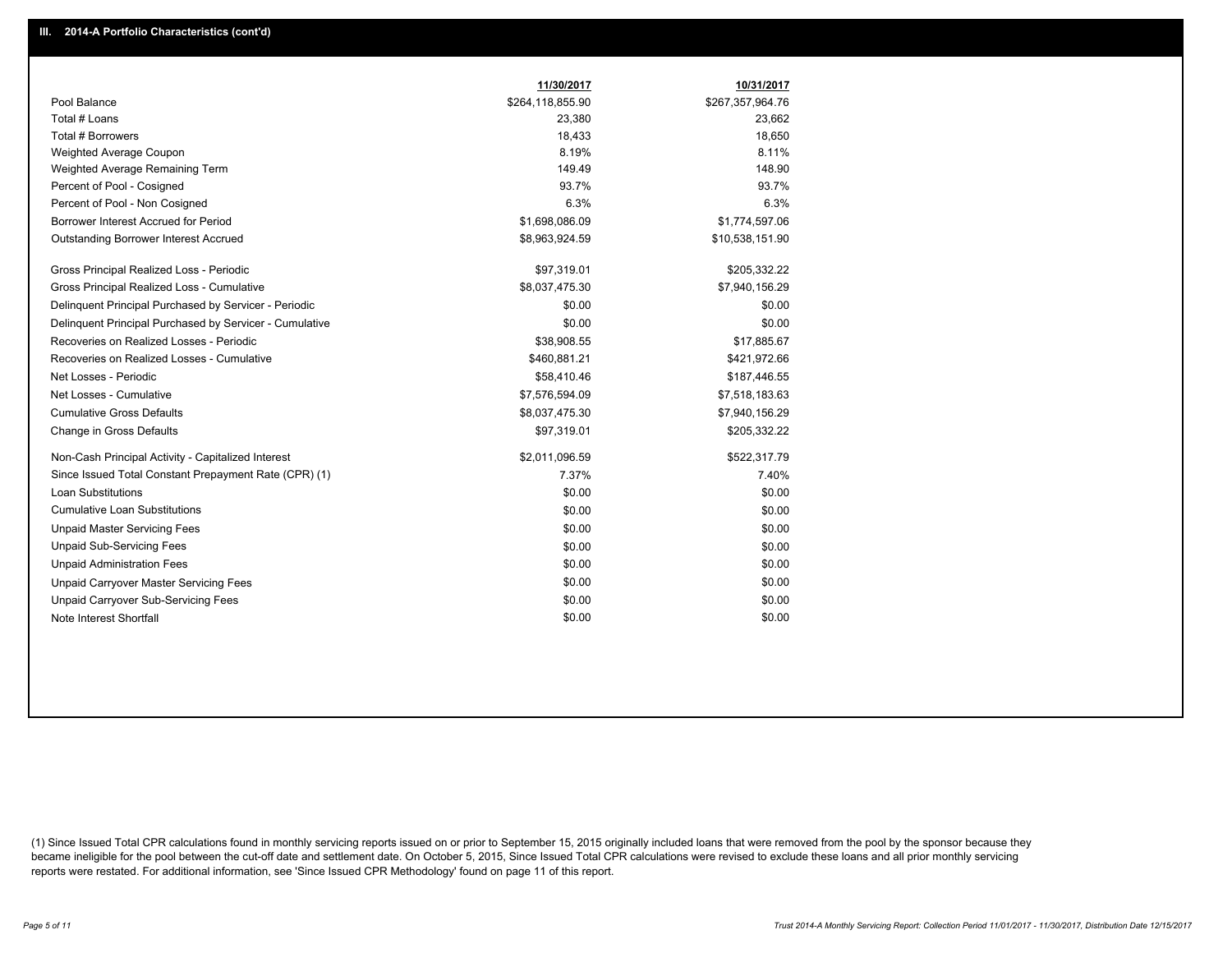## **IV. 2014-A Portfolio Statistics by Loan Program**

|                                                                                                                    | Weighted<br><b>Average Coupon</b> | # LOANS | \$ AMOUNT        | $%$ *    |
|--------------------------------------------------------------------------------------------------------------------|-----------------------------------|---------|------------------|----------|
| - Smart Option Deferred Loans                                                                                      | 8.49%                             | 11,009  | \$122,749,137.47 | 46.475%  |
| - Smart Option Fixed Pay Loans                                                                                     | 8.25%                             | 6,834   | \$92,807,098.50  | 35.138%  |
| - Smart Option Interest-Only Loans                                                                                 | 7.31%                             | 5,537   | \$48,562,619.93  | 18.387%  |
| - Other Loan Programs                                                                                              | 0.00%                             | 0.00    | \$0.00           | 0.000%   |
| <b>Total</b>                                                                                                       | 8.19%                             | 23,380  | \$264,118,855.90 | 100.000% |
| Prime Indexed Loans -- Monthly Reset Adjustable                                                                    |                                   |         | \$0.00           |          |
| Prime Indexed Loans -- Monthly Reset Non-Adjustable                                                                |                                   |         | \$0.00           |          |
| Prime Indexed Loans -- Quarterly Reset Adjustable                                                                  |                                   |         | \$0.00           |          |
| Prime Indexed Loans -- Quarterly Reset Non-Adjustable                                                              |                                   |         | \$0.00           |          |
| Prime Indexed Loans -- Annual Reset                                                                                |                                   |         | \$0.00           |          |
| T-Bill Indexed Loans                                                                                               |                                   |         | \$0.00           |          |
| <b>Fixed Rate Loans</b>                                                                                            |                                   |         | \$35,679,107.14  |          |
| <b>LIBOR Indexed Loans</b>                                                                                         |                                   |         | \$228,439,748.76 |          |
|                                                                                                                    |                                   |         |                  |          |
| * Note: Percentages may not total 100% due to rounding                                                             |                                   |         |                  |          |
| To conform with company standard reporting these sections now include Princial and Interest Accrued to Capitalize. |                                   |         |                  |          |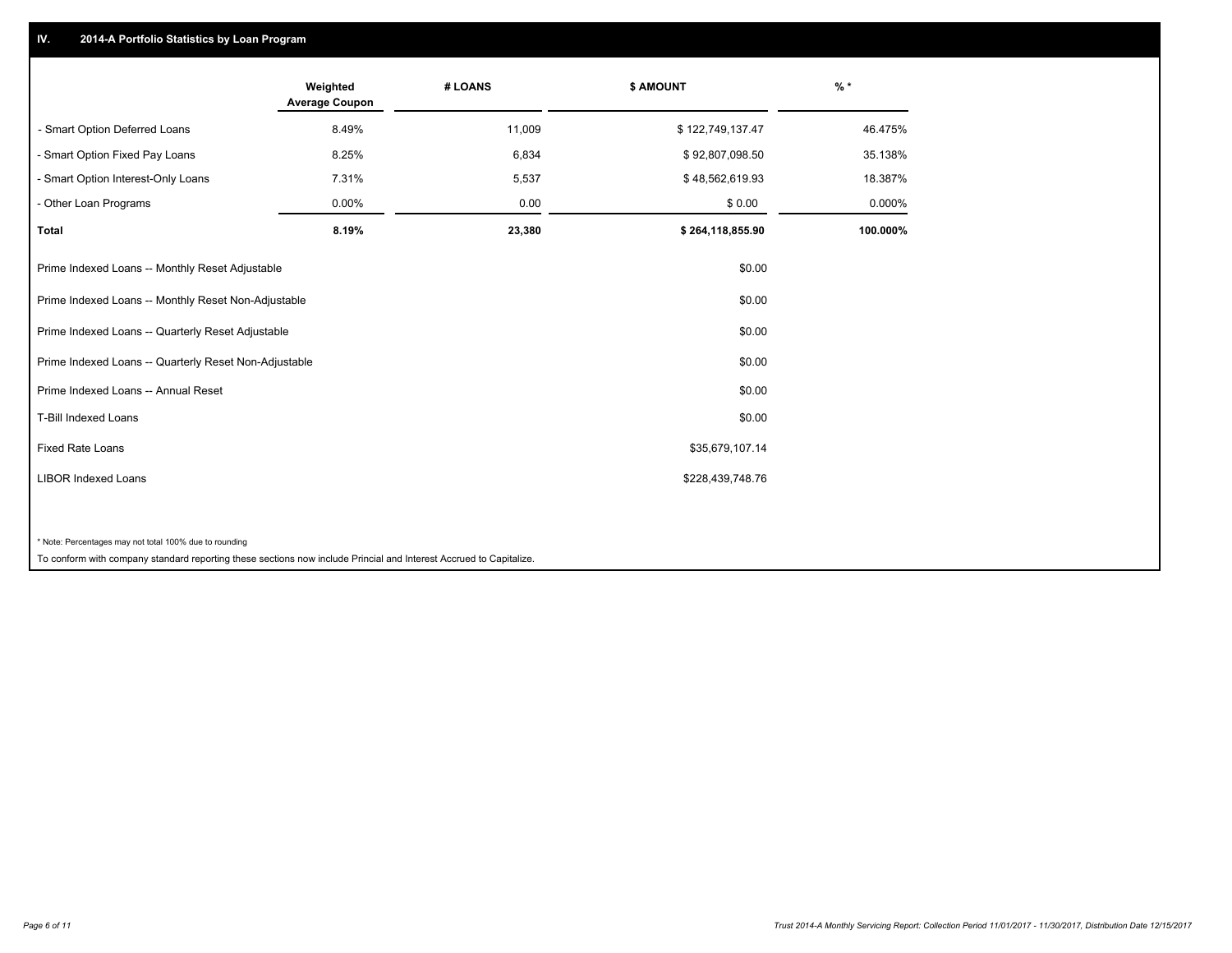| v. | 2014-A Reserve Account and Principal Distribution Calculations                                                                                                                                     |                  |  |
|----|----------------------------------------------------------------------------------------------------------------------------------------------------------------------------------------------------|------------------|--|
| А. | <b>Reserve Account</b>                                                                                                                                                                             |                  |  |
|    | Specified Reserve Account Balance                                                                                                                                                                  | \$958,735.00     |  |
|    | Actual Reserve Account Balance                                                                                                                                                                     | \$958,735.00     |  |
| В. | <b>Principal Distribution Amount</b>                                                                                                                                                               |                  |  |
|    | Class A Notes Outstanding                                                                                                                                                                          | \$151,157,171.61 |  |
|    | Pool Balance<br>ii.                                                                                                                                                                                | \$264,118,855.90 |  |
|    | First Priority Principal Distribution Amount (i - ii)<br>iii.                                                                                                                                      | \$0.00           |  |
|    | Class A and B Notes Outstanding<br>iv.                                                                                                                                                             | \$187,157,171.61 |  |
|    | First Priority Principal Distribution Amount<br>v.                                                                                                                                                 | \$0.00           |  |
|    | Pool Balance<br>vi.                                                                                                                                                                                | \$264,118,855.90 |  |
|    | Specified Overcollateralization Amount<br>vii.                                                                                                                                                     | \$79,235,656.77  |  |
|    | Regular Principal Distribution Amount (iv - v) - (vi - vii)<br>viii.                                                                                                                               | \$2,273,972.48   |  |
|    |                                                                                                                                                                                                    |                  |  |
|    | <b>Notes Outstanding</b><br>ix.                                                                                                                                                                    | \$229,157,171.61 |  |
|    | First Priority Principal Distribution Amount<br>х.                                                                                                                                                 | \$0.00           |  |
|    | Regular Principal Distribution Amount<br>xi.                                                                                                                                                       | \$2,273,972.48   |  |
|    | Available Funds (after payment of waterfall items A through J)<br>xii.                                                                                                                             | \$1,763,416.34   |  |
|    | Additional Principal Distribution Amount (min(ix - x - xi, xii)) *<br>xiii.                                                                                                                        | \$881,708.17     |  |
|    | * Represents 50% of value if the principal balance of the notes is greater than 10% of initial principal balance of the notes or the Class A and Class B note are reduced to 0, otherwise the full |                  |  |

value is shown.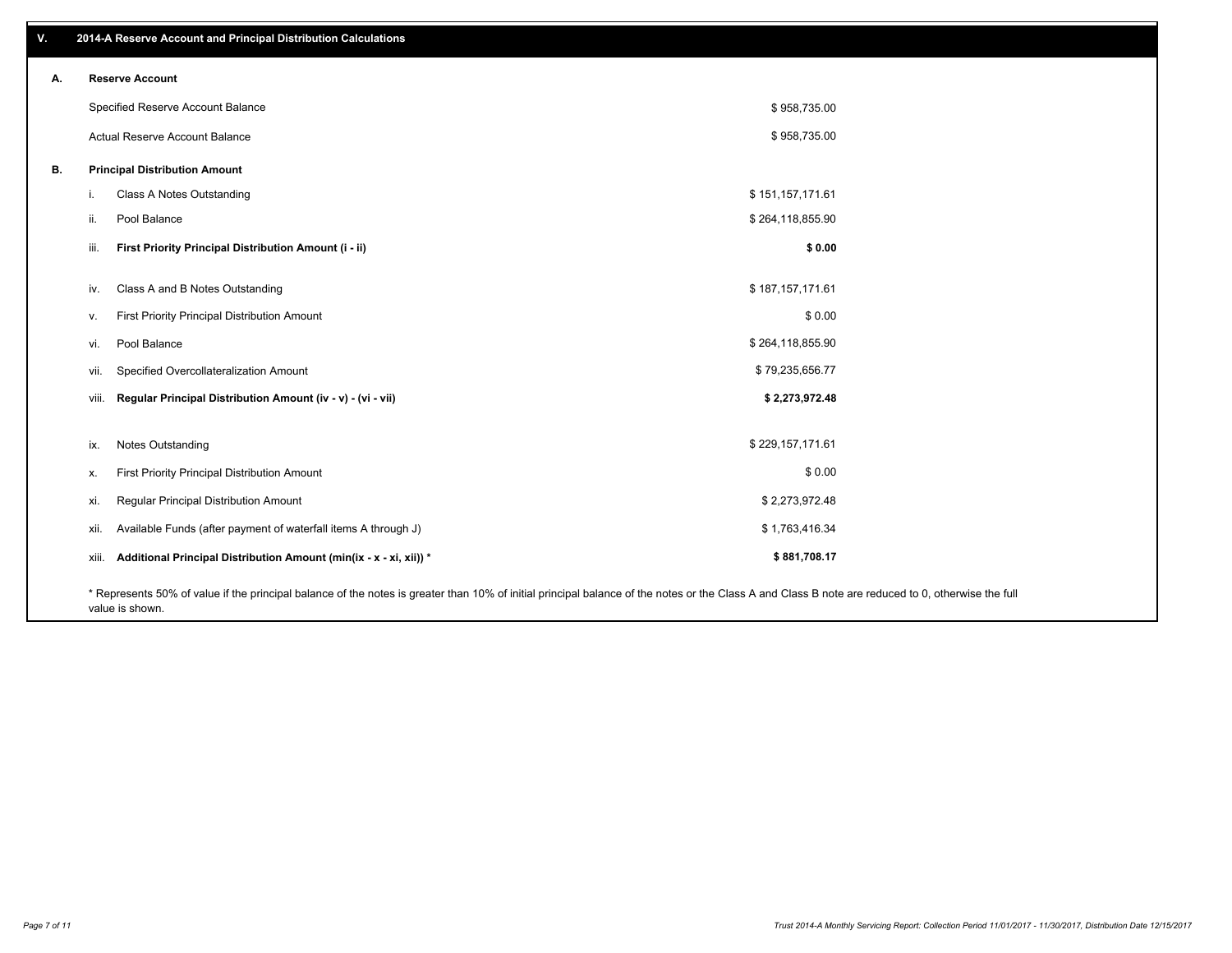| VI. | <b>2014-A Waterfall for Distributions</b> |
|-----|-------------------------------------------|
|-----|-------------------------------------------|

|              |                                                                                                          | Paid             | <b>Funds Balance</b> |
|--------------|----------------------------------------------------------------------------------------------------------|------------------|----------------------|
|              | <b>Total Available Funds</b>                                                                             |                  | \$4,842,650.72       |
| Α            | <b>Trustee Fees</b>                                                                                      | \$0.00           | \$4,842,650.72       |
| B            | i. Master Servicing Fees                                                                                 | \$10,833.72      | \$4,831,817.00       |
|              | ii. Sub-Servicing Fees                                                                                   | \$165,943.30     | \$4,665,873.70       |
| C            | i. Administration Fees                                                                                   | \$6,667.00       | \$4,659,206.70       |
|              | ii. Unreimbursed Administrator Advances plus any Unpaid                                                  | \$0.00           | \$4,659,206.70       |
| D            | Class A Noteholders Interest Distribution Amount                                                         | \$344,317.88     | \$4,314,888.82       |
| Е            | <b>First Priority Principal Payment</b>                                                                  | \$0.00           | \$4,314,888.82       |
| F            | Class B Noteholders Interest Distribution Amount                                                         | \$120,000.00     | \$4,194,888.82       |
| G            | Class C Noteholders Interest Distribution Amount                                                         | \$157,500.00     | \$4,037,388.82       |
| H            | <b>Reinstatement Reserve Account</b>                                                                     | \$0.00           | \$4,037,388.82       |
| $\mathbf{L}$ | Regular Principal Distribution                                                                           | \$2,273,972.48   | \$1,763,416.34       |
| J            | i. Carryover Master Servicing Fees                                                                       | \$0.00           | \$1,763,416.34       |
|              | ii. Carryover Sub-servicing Fees                                                                         | \$0.00           | \$1,763,416.34       |
| Κ            | Additional Principal Distribution Amount                                                                 | \$881,708.17     | \$881,708.17         |
| L            | Unpaid Expenses of Trustee                                                                               | \$0.00           | \$881,708.17         |
| м            | Unpaid Expenses of Administrator                                                                         | \$0.00           | \$881,708.17         |
| N            | Remaining Funds to the Excess Distribution Certificateholder                                             | \$881,708.17     | \$0.00               |
|              | <b>Waterfall Conditions</b>                                                                              |                  |                      |
|              |                                                                                                          |                  |                      |
|              | <b>Class C Noteholders' Interest Distribution Condition</b>                                              |                  |                      |
|              | Pool Balance<br>i.                                                                                       | \$264,118,855.90 |                      |
|              | ii.<br>Class A and B Notes Outstanding                                                                   | \$187,157,171.61 |                      |
|              | Class C Noteholders' Interest Distribution Ratio (i / ii)<br>iii.                                        | 141.12%          |                      |
|              | Minimum Ratio<br>iv.<br>Is the Class C Noteholders' Interest Distribution Condition Satisfied (iii > iv) | 110.00%<br>Y     |                      |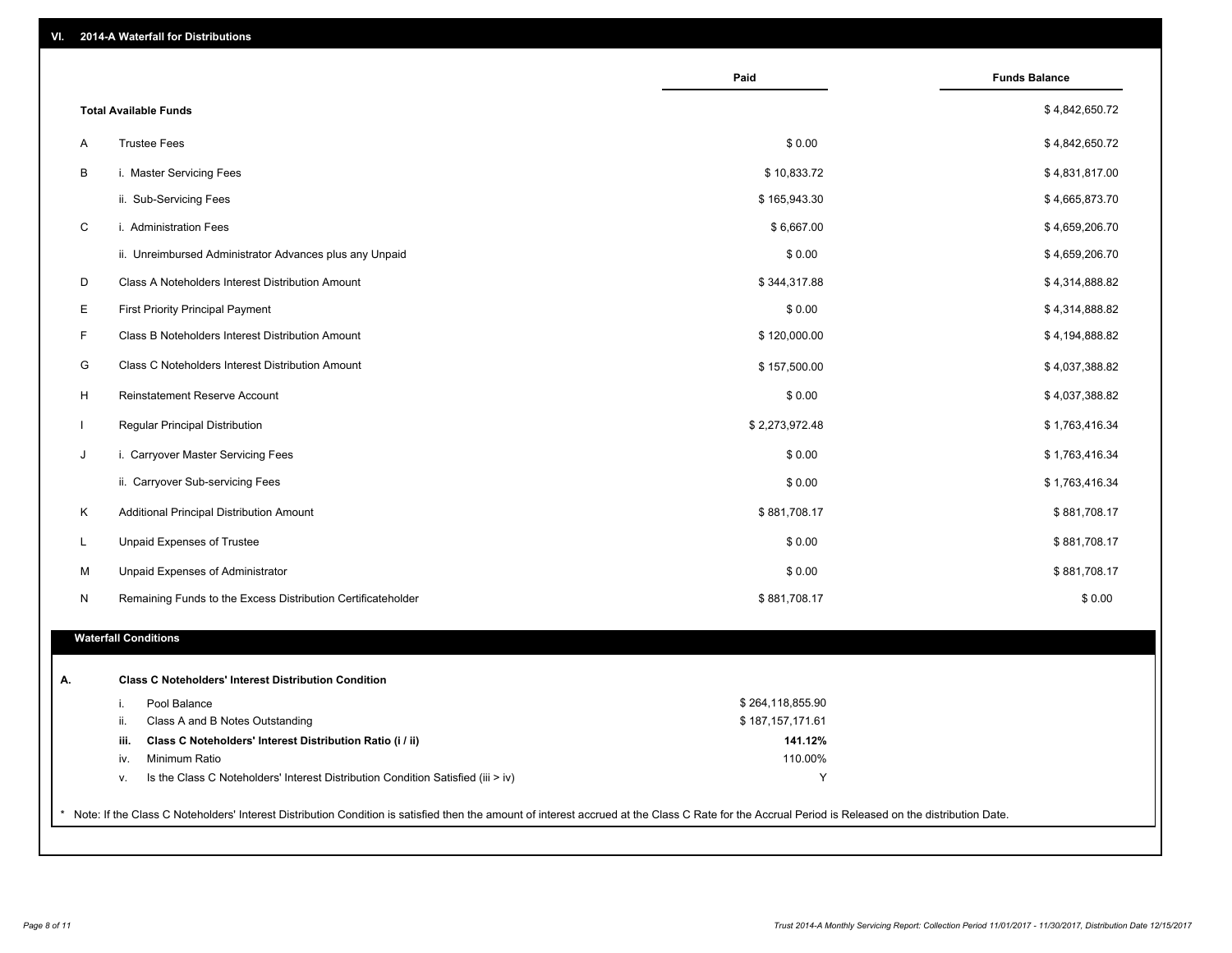| <b>Distribution Amounts</b>                                |                         |                         |                         |
|------------------------------------------------------------|-------------------------|-------------------------|-------------------------|
|                                                            | A <sub>2</sub> A        | A <sub>2</sub> B        | A3                      |
| Cusip/Isin                                                 | 784456AB1               | 784456AC9               | 784456AD7               |
| <b>Beginning Balance</b>                                   | \$50,578,585.80         | \$50,578,585.81         | \$50,000,000.00         |
| Index                                                      | <b>FIXED</b>            | <b>LIBOR</b>            | <b>LIBOR</b>            |
| Spread/Fixed Rate                                          | 3.05%                   | 1.15%                   | 1.50%                   |
| Record Date (Days Prior to Distribution)                   | 1 NEW YORK BUSINESS DAY | 1 NEW YORK BUSINESS DAY | 1 NEW YORK BUSINESS DAY |
| <b>Accrual Period Begin</b>                                | 11/15/2017              | 11/15/2017              | 11/15/2017              |
| <b>Accrual Period End</b>                                  | 12/15/2017              | 12/15/2017              | 12/15/2017              |
| Daycount Fraction                                          | 0.08333333              | 0.08333333              | 0.08333333              |
| Interest Rate*                                             | 3.05000%                | 2.40028%                | 2.75028%                |
| <b>Accrued Interest Factor</b>                             | 0.002541667             | 0.002000233             | 0.002291900             |
| <b>Current Interest Due</b>                                | \$128,553.91            | \$101,168.97            | \$114,595.00            |
| Interest Shortfall from Prior Period Plus Accrued Interest | $\mathsf{\$}$ -         | $\mathsf{\$}$ -         | $\mathsf{\$}$ -         |
| <b>Total Interest Due</b>                                  | \$128,553.91            | \$101,168.97            | \$114,595.00            |
| <b>Interest Paid</b>                                       | \$128,553.91            | \$101,168.97            | \$114,595.00            |
| <b>Interest Shortfall</b>                                  | $S -$                   | $S -$                   | $\mathsf{\$}$ -         |
| <b>Principal Paid</b>                                      | \$1,577,840.32          | \$1,577,840.33          | $\mathsf{\$}$ -         |
| <b>Ending Principal Balance</b>                            | \$49,000,745.48         | \$49,000,745.48         | \$50,000,000.00         |
| Paydown Factor                                             | 0.023203534             | 0.023203534             | 0.000000000             |
| <b>Ending Balance Factor</b>                               | 0.720599198             | 0.720599198             | 1.000000000             |

\* Pay rates for Current Distribution. For the interest rates applicable to the next distribution date, please see https://www.salliemae.com/about/investors/data/SMBabrate.txt.

**VII. 2014-A Distributions**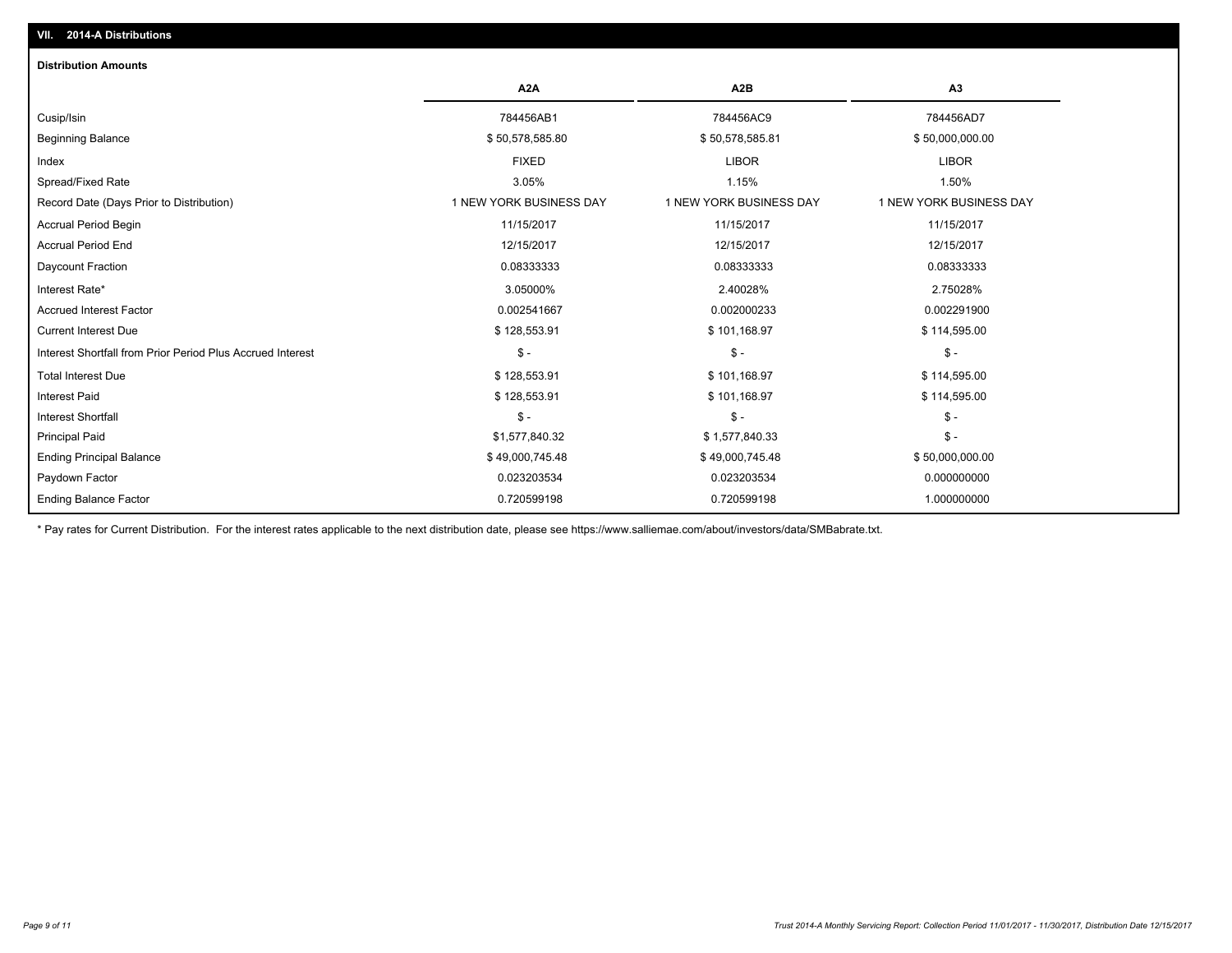| VII. 2014-A Distributions                                  |                         |                         |  |  |  |
|------------------------------------------------------------|-------------------------|-------------------------|--|--|--|
| <b>Distribution Amounts</b>                                |                         |                         |  |  |  |
|                                                            | в                       | C                       |  |  |  |
| Cusip/Isin                                                 | 784456AE5               | 784456AF2               |  |  |  |
| <b>Beginning Balance</b>                                   | \$36,000,000.00         | \$42,000,000.00         |  |  |  |
| Index                                                      | <b>FIXED</b>            | <b>FIXED</b>            |  |  |  |
| Spread/Fixed Rate                                          | 4.00%                   | 4.50%                   |  |  |  |
| Record Date (Days Prior to Distribution)                   | 1 NEW YORK BUSINESS DAY | 1 NEW YORK BUSINESS DAY |  |  |  |
| Accrual Period Begin                                       | 11/15/2017              | 11/15/2017              |  |  |  |
| <b>Accrual Period End</b>                                  | 12/15/2017              | 12/15/2017              |  |  |  |
| Daycount Fraction                                          | 0.08333333              | 0.08333333              |  |  |  |
| Interest Rate*                                             | 4.00000%                | 4.50000%                |  |  |  |
| <b>Accrued Interest Factor</b>                             | 0.003333333             | 0.003750000             |  |  |  |
| <b>Current Interest Due</b>                                | \$120,000.00            | \$157,500.00            |  |  |  |
| Interest Shortfall from Prior Period Plus Accrued Interest | $\mathsf{\$}$ -         | $\mathsf{\$}$ -         |  |  |  |
| <b>Total Interest Due</b>                                  | \$120,000.00            | \$157,500.00            |  |  |  |
| <b>Interest Paid</b>                                       | \$120,000.00            | \$157,500.00            |  |  |  |
| <b>Interest Shortfall</b>                                  | $\mathcal{S}$ -         | $\mathcal{S}$ -         |  |  |  |
| <b>Principal Paid</b>                                      | $S -$                   | $S -$                   |  |  |  |
| <b>Ending Principal Balance</b>                            | \$36,000,000.00         | \$42,000,000.00         |  |  |  |
| Paydown Factor                                             | 0.000000000             | 0.000000000             |  |  |  |
| <b>Ending Balance Factor</b>                               | 1.000000000             | 1.000000000             |  |  |  |

\* Pay rates for Current Distribution. For the interest rates applicable to the next distribution date, please see https://www.salliemae.com/about/investors/data/SMBabrate.txt.